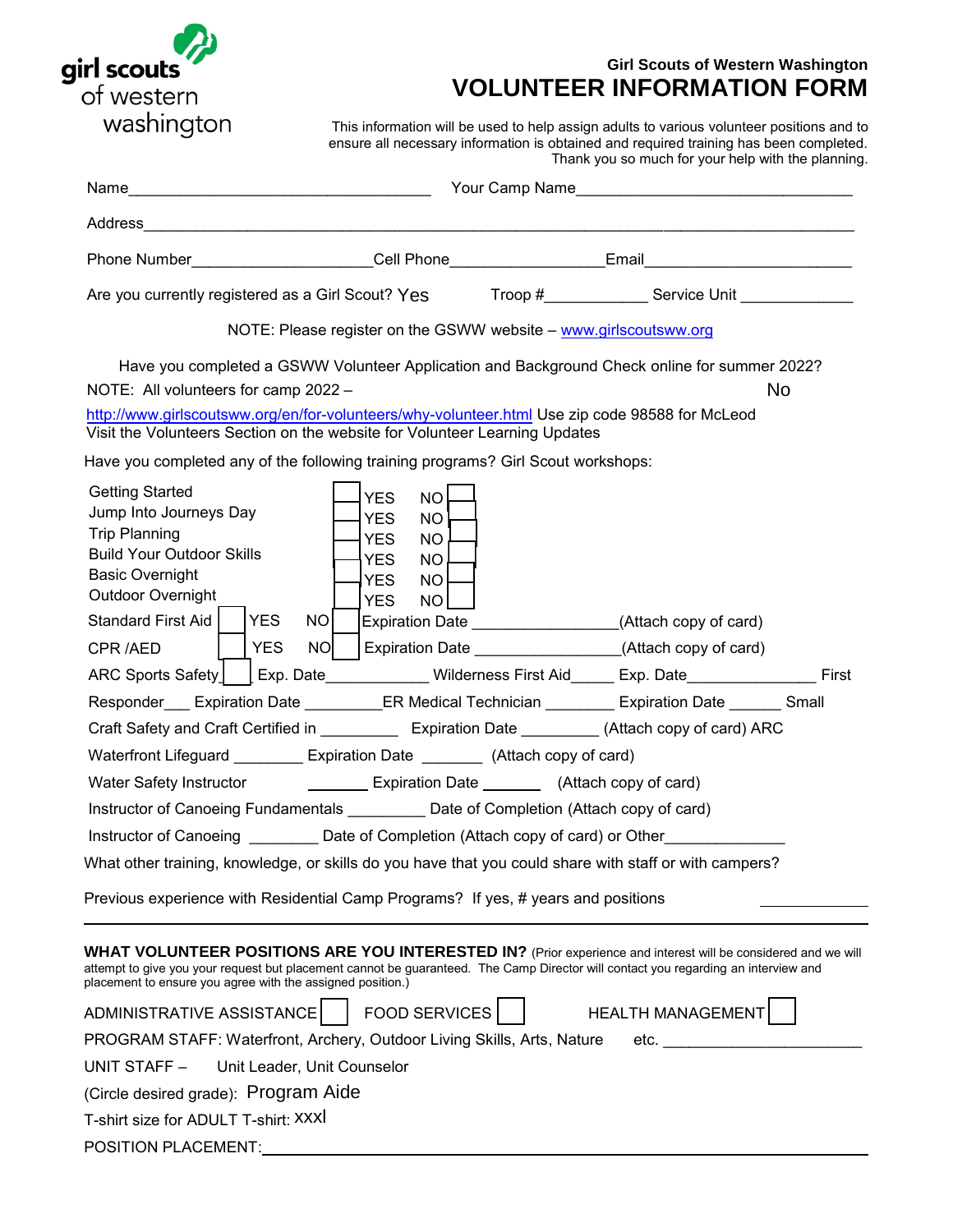| <b>VOLUNTEER HEALTH HISTORY &amp; CONSENT TO TREAT</b>                                                                                                                  |                                                                                                               |  |
|-------------------------------------------------------------------------------------------------------------------------------------------------------------------------|---------------------------------------------------------------------------------------------------------------|--|
|                                                                                                                                                                         |                                                                                                               |  |
|                                                                                                                                                                         | Best Phone: New York Phone State Communication of the Communication of the Communication of the Communication |  |
| <b>Allergies</b>                                                                                                                                                        |                                                                                                               |  |
| No known allergies<br>I am allergic to (please list allergy and reactions-use additional sheets if necessary):<br>Food                                                  |                                                                                                               |  |
| <b>Medications</b>                                                                                                                                                      |                                                                                                               |  |
| Environment (plants, insects)                                                                                                                                           |                                                                                                               |  |
| Other (chemical, latex, etc)                                                                                                                                            |                                                                                                               |  |
| Check here to request follow up for Action Plan development with the Camp Nurse.<br>$\sim$ Please attach additional sheets inside if you need more room to write $\sim$ |                                                                                                               |  |
| <b>Diet and Nutrition</b><br><b>Regular Diet</b><br>Vegetarian □ Vegan □ Gluten Free<br>$\bigcirc$                                                                      |                                                                                                               |  |
| I have special food needs (please describe - attach sheet as needed)                                                                                                    |                                                                                                               |  |

# **Mental, Emotional and Social Health**: Check "yes" or "no" for each statement

Have you:

- 1. Ever been treated for emotional or behavioral difficulties or an eating disorder?<br>
Yes  $\Box$  No  $\Box$ 
	- **Yes**  $\Box$
- 2. During the past 12 months, see a professional to address mental/emotional health concerns?<br>
Yes  $\Box$  No  $\Box$ **Yes**  $\Box$

\_\_\_\_\_\_\_\_\_\_\_\_\_\_\_\_\_\_\_\_\_\_\_\_\_\_\_\_\_\_\_\_\_\_\_\_\_\_\_\_\_\_\_\_\_\_\_\_\_\_\_\_\_\_\_\_\_\_\_\_\_\_\_\_\_\_\_  $\overline{a_1}$  , and the set of the set of the set of the set of the set of the set of the set of the set of the set of the set of the set of the set of the set of the set of the set of the set of the set of the set of the se  $\overline{a_1}$  , and the set of the set of the set of the set of the set of the set of the set of the set of the set of the set of the set of the set of the set of the set of the set of the set of the set of the set of the se

# **Please Explain:**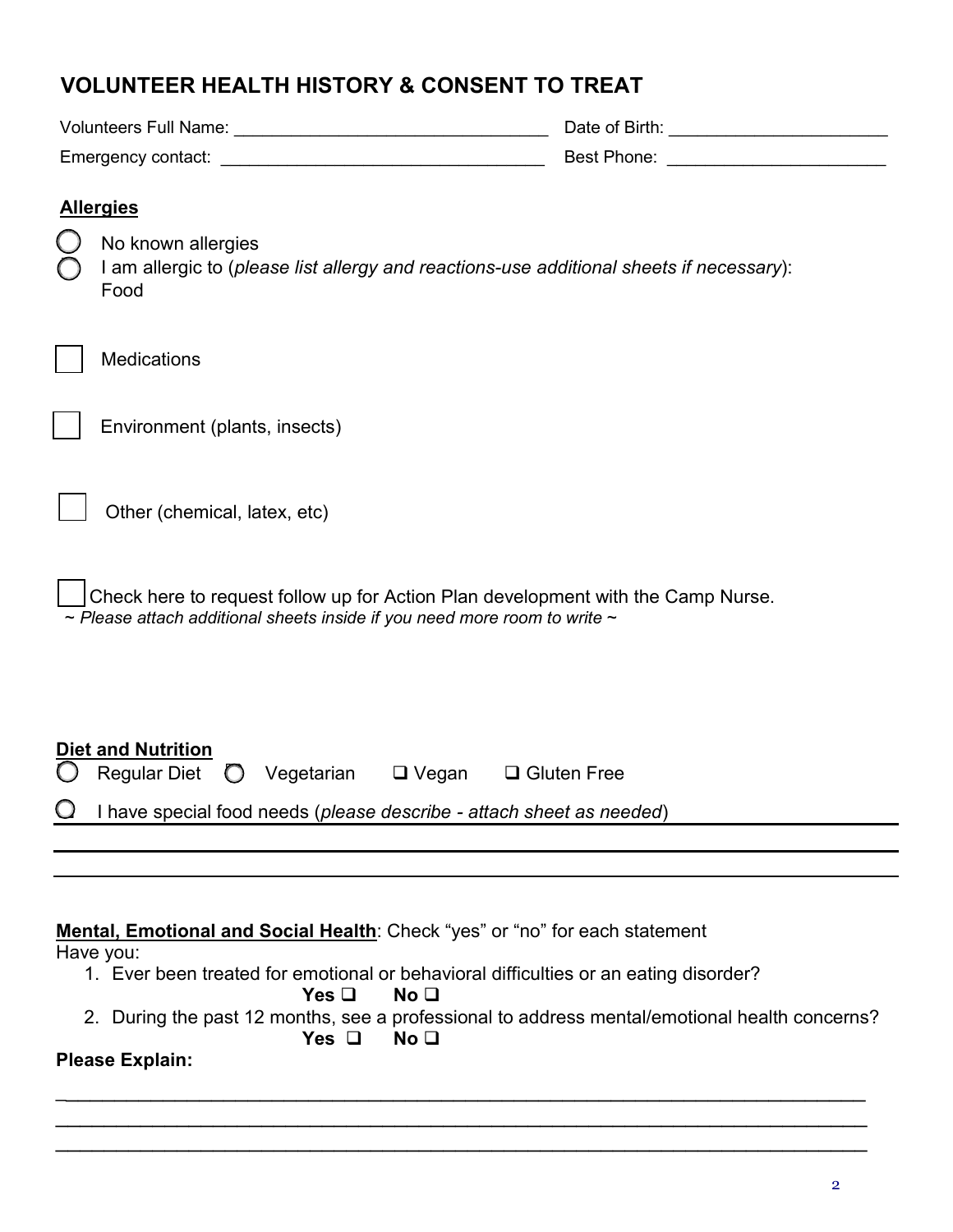# **General Health History**

*If any of the following statements apply to you, please check the box to indicate "Yes."*  Has/Does the volunteer:

| 1. Ever been hospitalized? $\square$       | 11. Had fainting or dizziness? $\square$                             |
|--------------------------------------------|----------------------------------------------------------------------|
| 2. Ever had surgery?<br><b>Q</b>           | 12. Passed out/had chest pain during exercise? Q                     |
| 3. Have recurrent/chronic illnesses?       | 13. Had mononucleosis ("mono") in the past 12<br>months? $\Box$      |
| 4. Had a recent infectious disease?        | 14. Started menstruation? Any problems? $\square$                    |
| 5. Had a recent injury? $\Box$             | 15. Have problems with falling asleep or sleep<br>walking? $\square$ |
| 6. Ever had back/joint problems? $\square$ | 16. Had asthma/wheezing/shortness of breath? □                       |
| 7. Have diabetes? $\square$                | 17. Have a history of bedwetting? $\square$                          |
| 8. Had seizures? $\square$                 | 18. Have problems with diarrhea/constipation? Q                      |
| 9. Had headaches? $\Box$                   | 19. Wears glasses, contacts or protective eyewear?                   |
| 10. Have any skin problems? $\square$      | 20. Traveled outside the country in the past 9<br>months? $\Box$     |

**Please explain any "Yes" answers in the space below,** noting the number of the question(s) *For travel outside the country, please name the countries visited and dates of travel. Use additional sheets if necessary.*

\_\_\_\_\_\_\_\_\_\_\_\_\_\_\_\_\_\_\_\_\_\_\_\_\_\_\_\_\_\_\_\_\_\_\_\_\_\_\_\_\_\_\_\_\_\_\_\_\_\_\_\_\_\_\_\_\_\_\_\_\_\_\_\_\_\_\_\_\_\_\_\_\_\_\_\_\_\_\_\_ \_\_\_\_\_\_\_\_\_\_\_\_\_\_\_\_\_\_\_\_\_\_\_\_\_\_\_\_\_\_\_\_\_\_\_\_\_\_\_\_\_\_\_\_\_\_\_\_\_\_\_\_\_\_\_\_\_\_\_\_\_\_\_\_\_\_\_\_\_\_\_\_\_\_\_\_\_\_\_\_  $\mathcal{L}_\text{max}$  and the contribution of the contribution of the contribution of the contribution of the contribution of the contribution of the contribution of the contribution of the contribution of the contribution of the

 $\mathcal{L} = \{ \mathcal{L} = \{ \mathcal{L} = \mathcal{L} \} \cup \{ \mathcal{L} = \{ \mathcal{L} = \mathcal{L} \} \cup \{ \mathcal{L} = \{ \mathcal{L} = \mathcal{L} \} \cup \{ \mathcal{L} = \{ \mathcal{L} = \mathcal{L} \} \cup \{ \mathcal{L} = \{ \mathcal{L} = \mathcal{L} \} \cup \{ \mathcal{L} = \{ \mathcal{L} = \mathcal{L} \} \cup \{ \mathcal{L} = \{ \mathcal{L} = \mathcal{L} \} \cup \{ \mathcal{L} = \{ \mathcal{L}$ *Note: Volunteers that have any serious illness, injury or surgery in the last 18 months need a physical exam. The*  Physician's Health Exam *form can be found on our website [www.girlscoutsww.org.](http://www.girlscoutsww.org/)* 

### **Restrictions**

 $\bigcirc$  I have reviewed the program and activities of the camp and feel that I can participate without restrictions.

\_\_\_\_\_\_\_\_\_\_\_\_\_\_\_\_\_\_\_\_\_\_\_\_\_\_\_\_\_\_\_\_\_\_\_\_\_\_\_\_\_\_\_\_\_\_\_\_\_\_\_\_\_\_\_\_\_\_\_\_\_\_\_\_\_\_\_\_\_\_\_\_\_\_\_\_\_\_\_\_

\_\_\_\_\_\_\_\_\_\_\_\_\_\_\_\_\_\_\_\_\_\_\_\_\_\_\_\_\_\_\_\_\_\_\_\_\_\_\_\_\_\_\_\_\_\_\_\_\_\_\_\_\_\_\_\_\_\_\_\_\_\_\_\_\_\_\_\_\_\_\_\_\_\_\_\_\_\_\_\_

 $\bigcirc$  I have reviewed the program and activities of the camp and feel that I participate with the following restrictions or adaptations (*please describe below or on a separate sheet).* 

## **Immunizations**

|                                                                            | Give the dates (year) of the last immunization or booster, or attach a copy of official immunization record. |                 |                    |
|----------------------------------------------------------------------------|--------------------------------------------------------------------------------------------------------------|-----------------|--------------------|
| Tetanus                                                                    | Chicken Pox                                                                                                  | Measles/Rubella | <b>Mumps</b>       |
|                                                                            |                                                                                                              |                 |                    |
| Flu.                                                                       | Diphtheria/Pertussis (DTaP/DT)                                                                               | Hepatitis A     | <b>Hepatitis B</b> |
| If you have not been fully immunized, please sign the following statement: |                                                                                                              |                 |                    |

**I understand and accept the risks to myself from not being fully immunized**.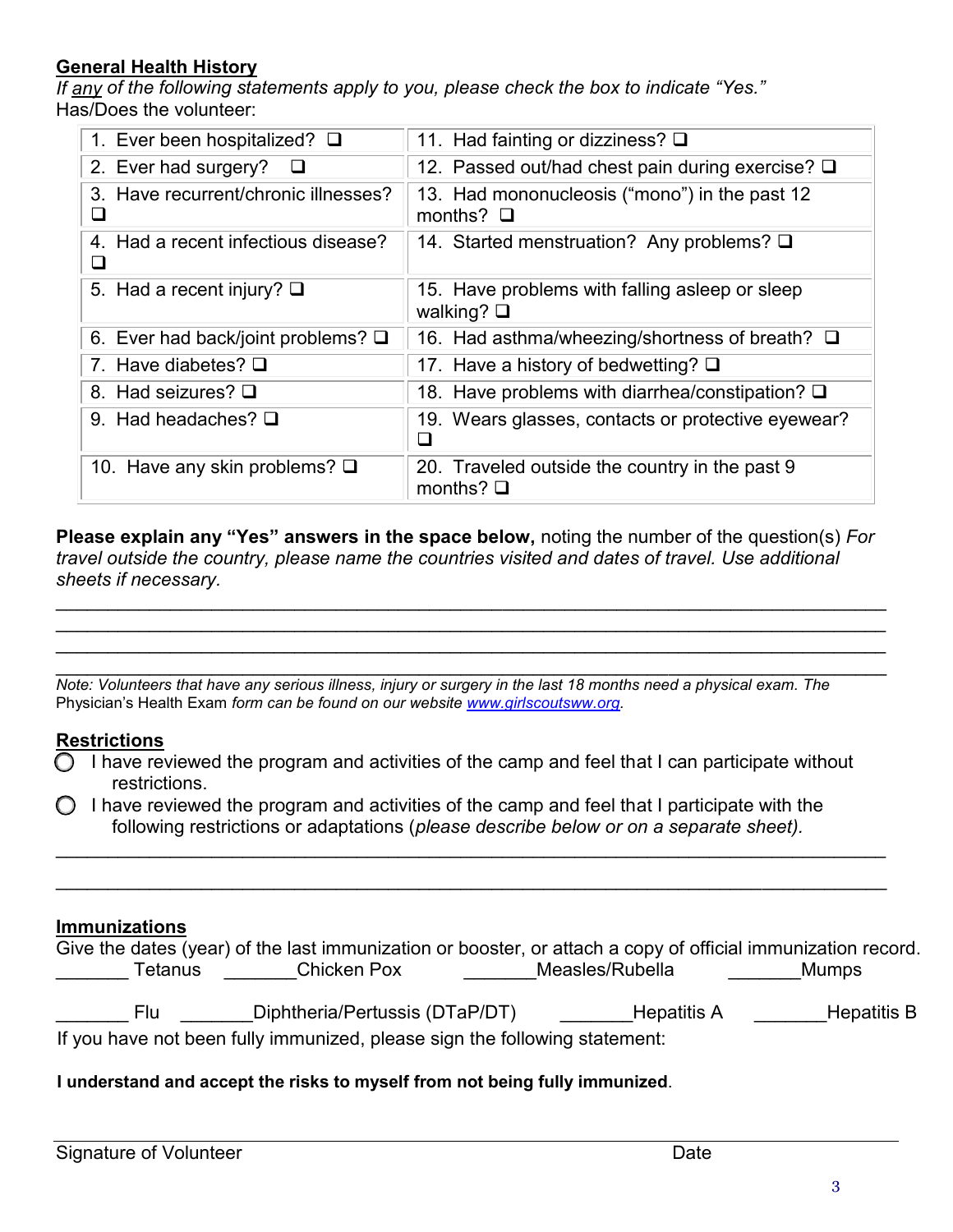|  | <b>Health Care Providers</b> |
|--|------------------------------|
|  |                              |

|                                                                                                                                                                                                                                                                                                                                                                                                                                                                                                           | Phone ___________________                                                                                |
|-----------------------------------------------------------------------------------------------------------------------------------------------------------------------------------------------------------------------------------------------------------------------------------------------------------------------------------------------------------------------------------------------------------------------------------------------------------------------------------------------------------|----------------------------------------------------------------------------------------------------------|
|                                                                                                                                                                                                                                                                                                                                                                                                                                                                                                           |                                                                                                          |
| <b>Medical Insurance Information:</b><br>I am covered by family medical/hospital insurance Yes No<br>Include a copy of your insurance card if appropriate; copy both sides so the information is able to be read.                                                                                                                                                                                                                                                                                         |                                                                                                          |
|                                                                                                                                                                                                                                                                                                                                                                                                                                                                                                           |                                                                                                          |
|                                                                                                                                                                                                                                                                                                                                                                                                                                                                                                           |                                                                                                          |
| <b>Medications</b><br>$\bigcirc$ I (volunteer) will not take any daily medications while attending camp<br>$\bigcap$ I will take the following medications while at camp. Please include dosage and times.<br>(Please list below. Attach an additional sheet as needed).<br>Please remember to send medications with a provided Medication Form, in the original containers, with physician<br>prescription details. Medications in other containers, such as daily pill reminders, will not be accepted. |                                                                                                          |
|                                                                                                                                                                                                                                                                                                                                                                                                                                                                                                           | ,我们也不会有什么。""我们的人,我们也不会有什么?""我们的人,我们也不会有什么?""我们的人,我们也不会有什么?""我们的人,我们也不会有什么?""我们的人                         |
| when they are nit-free (usually 24 hours)                                                                                                                                                                                                                                                                                                                                                                                                                                                                 | Note: Any person displaying symptoms of head lice will need to be treated at home and can return to camp |

### **VOLUNTEER AGREEMENT**

| Name:                                      | Service Unit #<br>County     |
|--------------------------------------------|------------------------------|
| Position Title: <u>___________________</u> | Date of Appointment: (Mo/Yr) |
| Primary Phone:                             | Email address:               |
| <b>Full Mailing Address:</b>               |                              |

This agreement outlines the mutual general responsibilities of Girl Scouts of Western Washington and all its volunteers. Please read this agreement and sign below indicating that you have read, understood and agree to its provisions.

#### **Girl Scouts of Western Washington agrees to:**

- Provide access to the most up-to-date Volunteer Essentials and the Safety Activity Check Points online at www.GirlScoutsWW.org.
- Provide a position description and review as needed.
- Offer orientation to the position and/or assist in obtaining any required training.
- Provide assistance, support and encouragement to fulfill the requirements of the position.
- Provide supervision and evaluation.
- Assure recognition for time and energy devoted to the position.
- Carry liability insurance for all registered volunteers.
- Assure criminal background checks as part of the volunteer application process.
- Assure that volunteers shall be selected based solely on suitability to the position regardless of race, ethnicity, religion, age, national origin, gender, veteran status, sexual orientation (including gender identity), marital status, or the presence of any physical, sensory or mental disability.
- Consider this an at-will agreement, which may be ended by either party at any time for any reason.
- Promote a fun, enjoyable atmosphere of mutual respect and commitment to girls and Girl Scouting.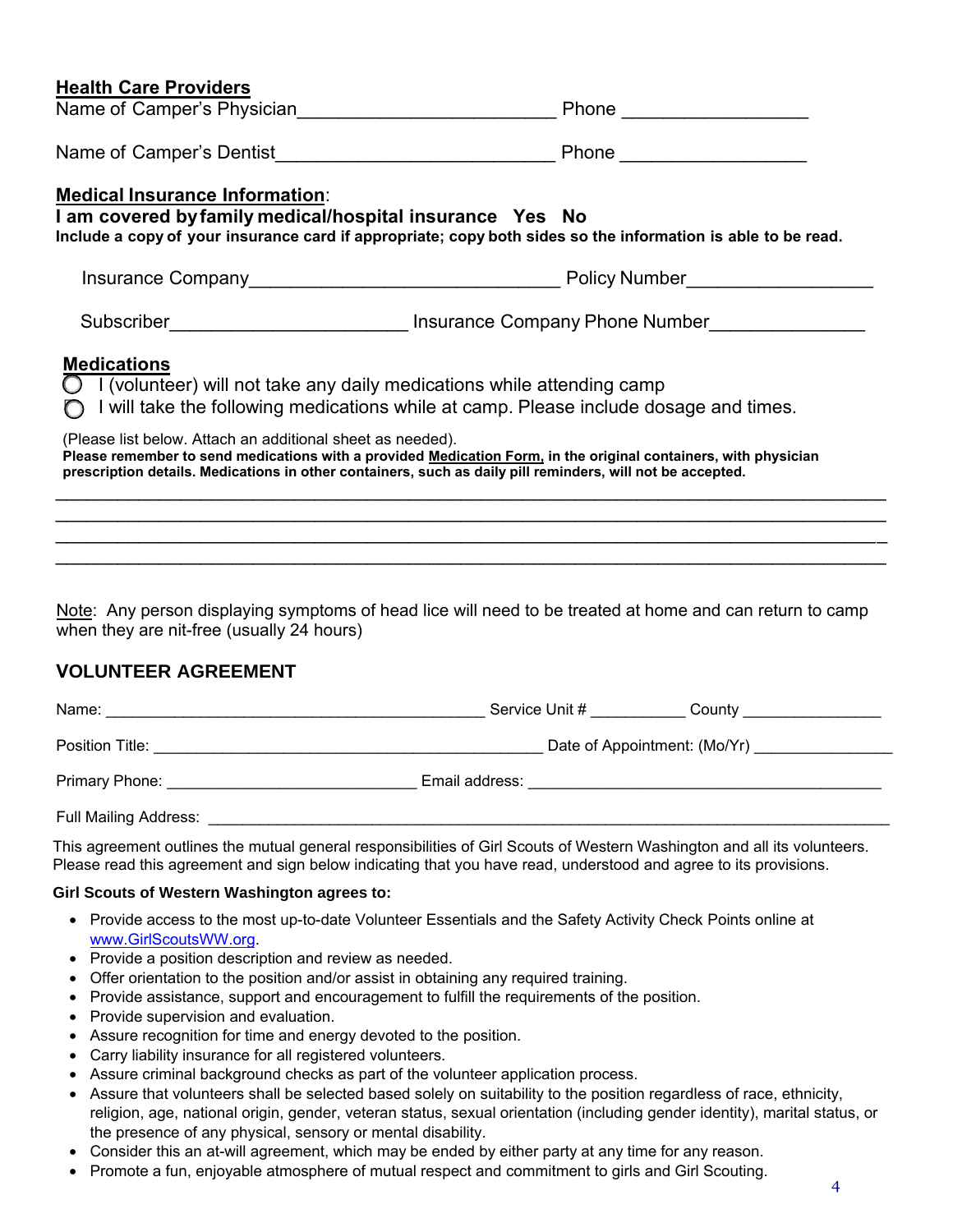### **Girl Scout Volunteer agrees to:**

- Become/remain a registered member of GSUSA.
- Attend appropriate position training, meetings and updates relating to the position stated above
- Read and uphold the most current policies, standards and procedures outlined in Volunteer Essentials and the Safety Activity Check Points.
- Support the mission, goals and values of the council and the Girl Scout movement.
- Fulfill the responsibilities of the position as outlined in the position description.
- Meet regularly with a supervisor for on-going support, feedback and information.
- Supply GSWW with up-to-date and accurate information regarding changes on the volunteer application packet, including criminal background check.
- Affirm that the Girl Scout movement welcomes volunteers and members regardless of race, ethnicity, religion, age, national origin, gender, veteran status, sexual orientation (including gender identity), marital status, or the presence of any physical, sensory or mental disability.
- Consider this an at-will agreement, which may be ended by either party at any time for any reason.
- Promote a fun, enjoyable atmosphere of mutual respect and commitment to girls and Girl Scouting.

# **VOLUNTEER CAMP ADDENDUM**

- 1. Conduct of all camp volunteer adults must be in keeping with the responsibility each accepts, summarized in [a camp volunteer position](http://www.girlscoutsww.org/) outline and the GSWW Volunteer Agreement.
- 2. All camp volunteers agree to adhere to the GSWW Camp Rules and procedures as outlined in Camping on GSWW Properties.
- 3. The Community Camp has specific goals of providing a safe community that is physically and emotionally safe for all campers. At times, this can be tiring for adult volunteers whom may have had a long active day of service and less sleep than normal. As an Adult Volunteer you agree to seek unit support as need arises, to support a friendly and warm response to campers during their stay at camp.
- 4. Volunteers shall have breaks, free from immediate responsibility for campers at least once a day for 2 hours, upon the approval of the Camp Director or designated alternate supervisor. All volunteers agree to take this time off to remain viable and strong for the camper day.
- 5. Volunteers shall be responsible for ensuring that alcoholic beverages and controlled substances are not taken or used on Council sites or taken or used during any activity involving members.
- 6. Volunteers agree to role model healthy living habits and appropriate behaviors to campers.
- 7. Smoking is only allowed in outside designated smoking areas, away from the presence of campers. Individuals using the designated smoking areas are responsible for keeping the area neat and clean
- 8. Camp adult under 21 years, and those who do not have an appropriate Driver's License and insurance shall not drive Council owned vehicles or transport children in private automobiles. All vehicles must comply with state standards and council transportation procedures.
- 9. Camp adult volunteers must obtain approval from the Camp Director to leave the site during the program operation through the designated check out procedure. Keys to automobiles are kept in central storage in the volunteer lounge for risk management and evacuation purposes.
- 10. Pets are not permitted unless for program implementation as approved by the Camp Director.
- 11. A current health history is required of all adult volunteers outlining any needs for accommodation. Adult volunteers agree to participate in the overall Camp Health Plan as directed by the Health Supervisor and Camp Director.
- 12. All personal possessions including but not limited to sports equipment, musical instruments, vehicles and aquatic equipment are the responsibility of the owner, and not Girl Scouts of Western Washington. Personal watercraft is not allowed on camp properties.
- 13. Dress and appearance standards for all staff shall be appropriate clothing for the activity and the community, providing a clean, neat, personal appearance as camp role models
- 14. Compliance to all Local, State and Federal Law is essential.

I have read and agree to above and agree to abide by them and the position responsibilities as assigned in the volunteer position outline. I agree to serve this camp community as a volunteer. I have read and understand the responsibilities of the volunteer position and agree to carry them out to the best of my ability. I believe that girls are the focus of everything Girl Scouts does and I will use the Girl Scout Mission, Promise and Law to guide my choices and actions. I will read and abide by the policies of GSUSA and GSWW *(Volunteer Essentials & Safety Activity Check Points)*. If I am unable or unwilling to fulfill the responsibilities of the position, comply with the policies, or if I chose not to support the mission, values or goals of the organization, I understand that I may be asked to resign or be removed as a volunteer.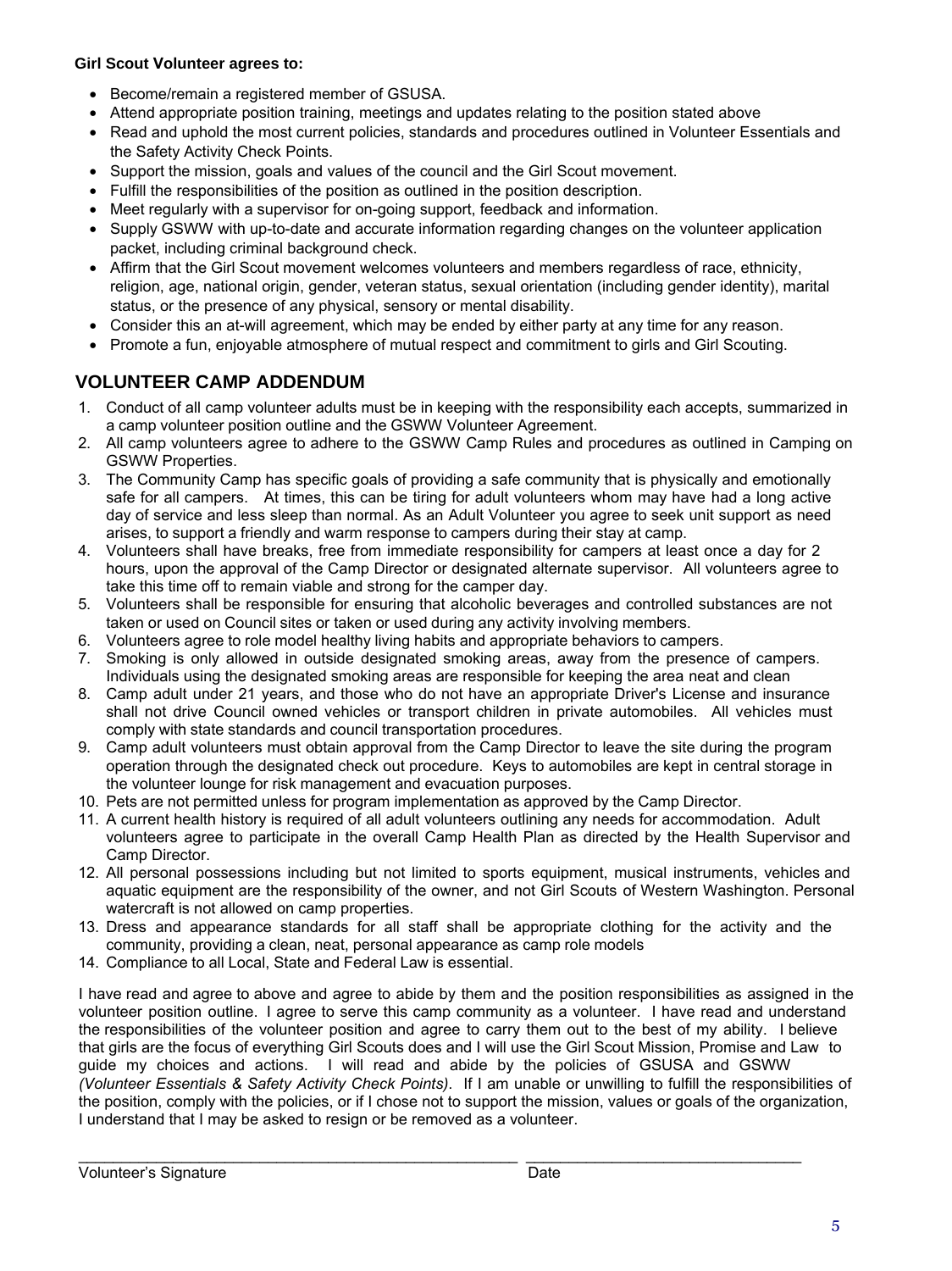# **PROCEDURES FOR INTERNET COMMUNICATION**

We know that the Internet, when used wisely, provides many safe ways to stay in touch and communicate with friends from camp. We view Internet venues as your right to self expression and generally regard them in a positive light. However, once you identify yourself as a GSWW Community Camp Volunteer in a social networking profile, website, group page or blog, or use the camp name or logo, we require you to observe the guidelines below. Even if you do not intend to, and even if you state otherwise, once you identify yourself as a Community Camp Volunteer or use our camp name or logo or any official camp photograph or text, everything and anything that you post or say on the site can then be seen as a reflection of camp. These guidelines have been established to insure that all camp volunteers, campers, and families enjoy an emotionally and physically safe environment.

1. As a Community Camp Volunteer, before I….

- a. Use the camp name or official camp logo or camp photograph
- b. Add a link from my group page, profile or other site to the community camp website;
- c. Include text or photographs that are the property of camp;
- d. Include photographs of campers or other staff members;

e. Or create a camp "group page" with the above items… …I must request and receive *prior written approval* from the Community Camp Director.

2. As a camp volunteer I agree to be respectful of the camp, its program, the campers and its volunteers in all communication in my profile, blog or other Internet sites and communications. This includes the following:

- a. I will not use obscenities, profanity or vulgar language.
- b. I will not engage in harassment or intimidation;
- c. I will not post comments that are derogatory with regard to individual person's;
- d. I will not engage in sexually explicit, suggestive, humiliating or demeaning comments.

As a camp volunteer I agree not to use a social networking profile, group page, blog, or other Internet medium to discuss behavior that is prohibited by camp policy, including but not limited to alcohol or drug use, sexual behavior, delinquent behavior, destruction of property, harassment or intimidation. I understand that girls under 13 should not be invited to social network groups as per GSUSA standards.

I understand that I may not give my cell phone number, e-mail, or AIM address, blog address or social networking site name or other contact information to a camper. I understand it is my responsibility to verify the Community Camp Volunteer to Camper communication process with the Camp Director.

Once I identify myself as a volunteer member of this GSWW Community Camp, the general public may see me as an ambassador or spokesperson of camp. I understand that it is therefore a condition of my volunteer placement that I agree to and adhere to the guidelines outlined above. I understand that if any of the guidelines outlined in this measure are violated, it may result in disciplinary action up to and including termination and/or legal action. I have read and understand the above guidelines and agree to their terms.

### **VOLUNTARY DISCLOSURE STATEMENT**

#### **1. I have never been convicted of a crime against a person.**

*(A crime against persons includes any of the following offenses: Aggravated murder; first or second degree kidnapping; first, second or third degree assault; first, second or third degree rape; first, second or third degree statutory rape; first or second degree manslaughter; first or second degree extortion; indecent liberties; incest; vehicular homicide; first degree promoting prostitution; communication with a minor; unlawful imprisonment; simple assault; sexual exploitation of minors; first or second degree criminal mistreatment.)*

**2. I have never been found in a dependency action, domestic relations proceeding or disciplinary board final decision to have sexually abused, assaulted or exploited any minor or to have physically abused any minor.**

**3. I have completed a Background Check Authorization and Release Form within the last 3 years with Girl Scouts of Western Washington, and been approved, allowing us to obtain a report of any record of your criminal convictions for offenses against persons, civil adjudications of child abuse and disciplinary board final decisions.**